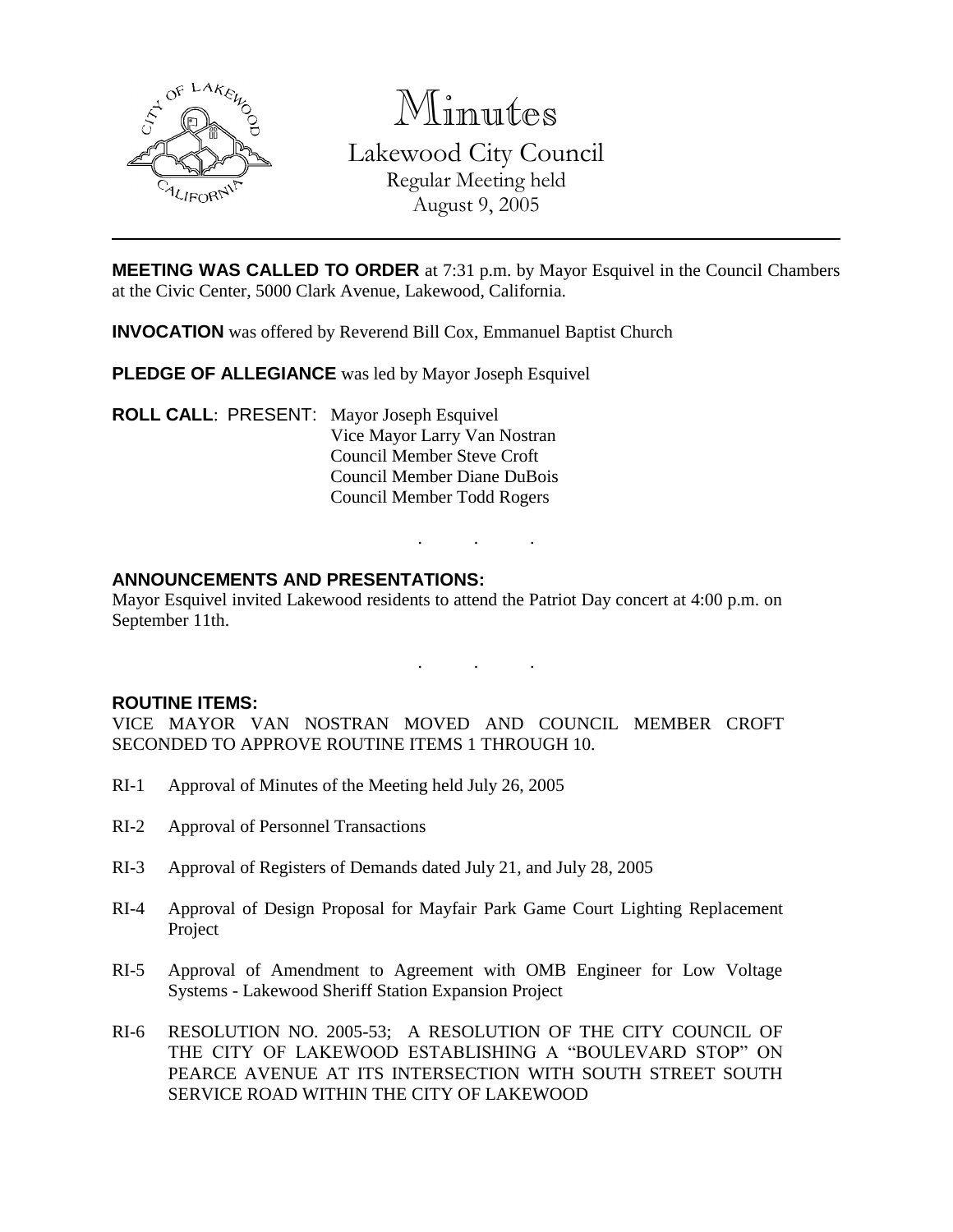City Council Minutes August 9, 2005 Page 2

#### **ROUTINE ITEMS:** Continued

- RI-7 RESOLUTION NO. 2005-54; A RESOLUTION OF THE CITY COUNCIL OF THE CITY OF LAKEWOOD ESTABLISHING A NO PARKING 11:00 P.M. TO 5:00 A.M. ON BOTH SIDES OF STUDEBAKER ROAD BETWEEN CENTRALIA STREET AND DEL AMO BOULEVARD WITHIN THE CITY OF LAKEWOOD
- RI-8 RESOLUTION NO. 2005-55; A RESOLUTION OF THE CITY COUNCIL OF THE CITY OF LAKEWOOD ESTABLISHING A NO PARKING 11:00 P.M. TO 5:00 A.M. ON BOTH SIDES OF WOODRUFF AVENUE EAST SERVICE ROAD BETWEEN CAMERINO STREET AND THE NORTHERLY CUL DE SAC WITHIN THE CITY OF LAKEWOOD
- RI-9 Approval of Agreement with L.A. County Flood Control District for Groundwater Spreading
- RI-10 Approval of Support Position for Federal Legislation S.155 Pertaining to Gang Prevention

UPON ROLL CALL VOTE, THE MOTION WAS APPROVED:

AYES: COUNCIL MEMBERS: Van Nostran, Croft, DuBois, Rogers and Esquivel NAYS: COUNCIL MEMBERS: None

# **1.1 • AWARD OF BID FOR PUBLIC WORKS PROJECT NO. 2005-8, MAYFAIR PARK ACTIVITY BUILDING AND PUMPHOUSE RE-ROOFING PROJECT**

. . .

Public Works Director Lisa Rapp presented an oral report based on the memo contained in the agenda and reported two bids had been received for the re-roofing of the Mayfair Park Activity Building and Pump House. Under this project, the existing roofing and walk pads would be removed and replaced and a broken skylight replaced. She stated that additional funding would be necessary in order to complete this project. It was the recommendation of staff that the City Council approve the plans, specification and working details for the project; award a contract to Vance & Associates in the amount of \$103,229; authorize staff to approve a cumulative total of change orders, as necessary, not to exceed \$5,000; and to appropriate \$32,000 from the Prop 12 Per Capita funds and \$38,000 from the General Fund reserve for capital improvements.

Council Member DuBois remarked on the substantial difference in the bids received. Ms. Rapp replied that the bidding market for public contract work was not as competitive as in past years, causing large fluctuations in bidding amounts.

Mayor Esquivel opened the public hearing at 7:36 p.m. and called for anyone in the audience wishing to address the City Council on this matter. There was no response.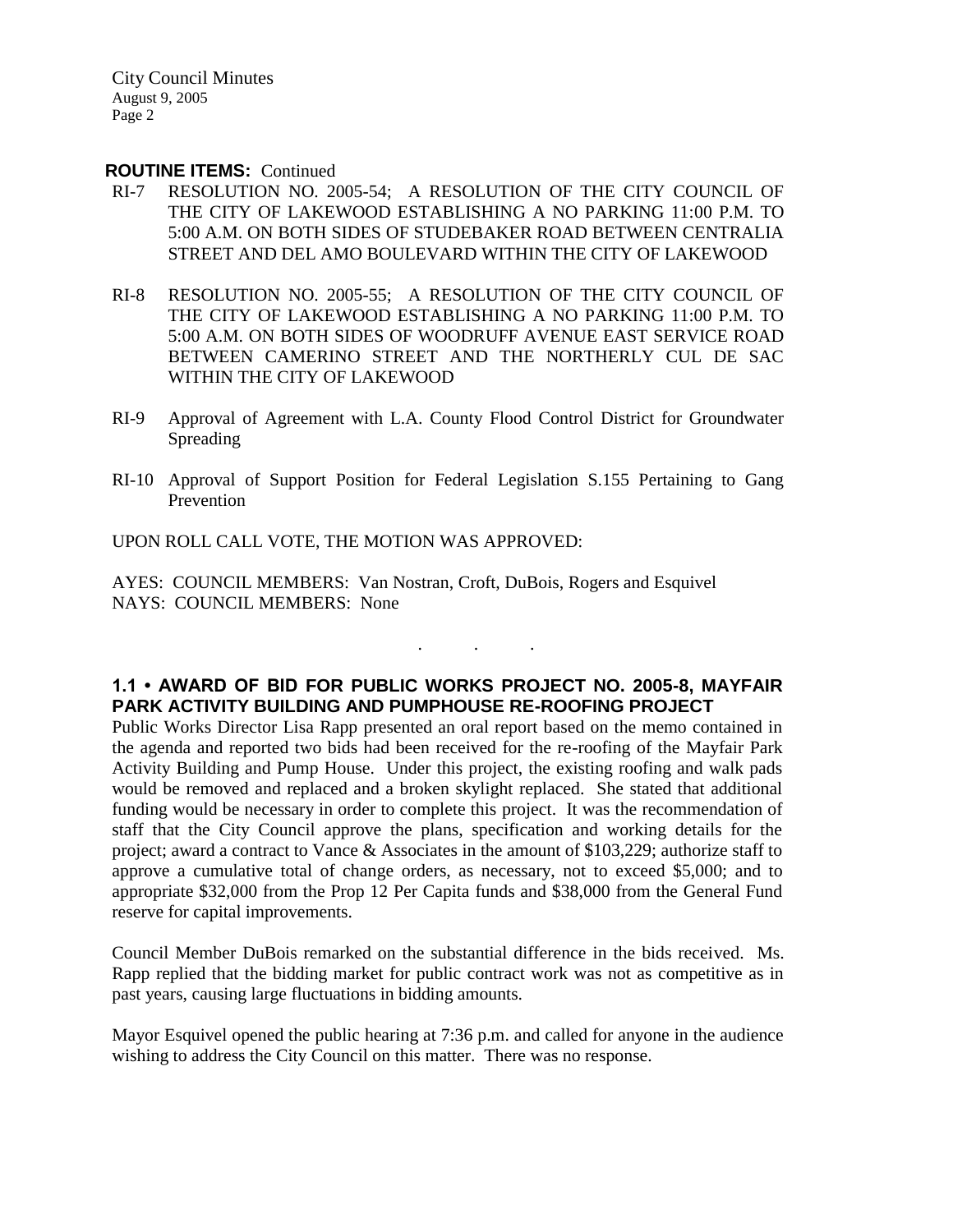City Council Minutes August 9, 2005 Page 3

**1.1 • AWARD OF BID FOR PUBLIC WORKS PROJECT NO. 2005-8** - Continued COUNCIL MEMBER DUBOIS MOVED AND COUNCIL MEMBER ROGERS SECONDED TO APPROVE STAFF'S RECOMMENDATIONS. UPON ROLL CALL VOTE, THE MOTION WAS APPROVED:

AYES: COUNCIL MEMBERS: Van Nostran, Croft, DuBois, Rogers and Esquivel NAYS: COUNCIL MEMBERS: None

# **1.2 • INTRODUCTION OF ORDINANCE NO. 2005-8; PERTAINING TO PROPERTY MAINTENANCE STANDARDS**

. . .

Community Development Director Chuck Ebner presented an oral report based on the memo contained in the agenda and stated the City Council had made revisions to the Municipal Code in 2001 in order to strengthen provisions dealing with the abatement of unsightly nuisance property. He reported that upon the advice of the City Prosecutor, additional amendments were needed in order to clarify definitions and provisions, including existing standards for home occupation business licenses. He noted a proposed minor change that was recommended subsequent to the Planning and Environment Commission review of the ordinance. He concluded by stating that the project was exempt under CEQA guidelines. It was the recommendation of staff that the City Council conduct a public hearing and introduce Ordinance No. 2005-8, as amended.

ORDINANCE NO. 2005-8; AN ORDINANCE OF THE CITY COUNCIL OF THE CITY OF LAKEWOOD AMENDING THE LAKEWOOD MUNICIPAL CODE PERTAINING TO PROPERTY NUISANCES AND MAINTENANCE STANDARDS

Mayor Esquivel opened the public hearing at 7:41 p.m. and called for anyone in the audience wishing to address the City Council on this matter. There was no response.

VICE MAYOR VAN NOSTRAN MOVED AND COUNCIL MEMBER DUBOIS SECONDED TO INTRODUCE ORDINANCE NO. 2005-8. UPON ROLL CALL VOTE, THE MOTION WAS APPROVED:

AYES: COUNCIL MEMBERS: Van Nostran, Croft, DuBois, Rogers and Esquivel NAYS: COUNCIL MEMBERS: None

### **1.3 • INTRODUCTION AND ADOPTION OF URGENCY ORDINANCE NO. 2005-9; PERTAINING TO MOSQUITO ABATEMENT**

. . .

Mayor Esquivel advised that as a member city of the Greater Los Angeles County Vector Control District, Lakewood had been requested to consider the adoption of an ordinance to provide additional enforcement provisions for dealing with mosquito breeding locations on private property.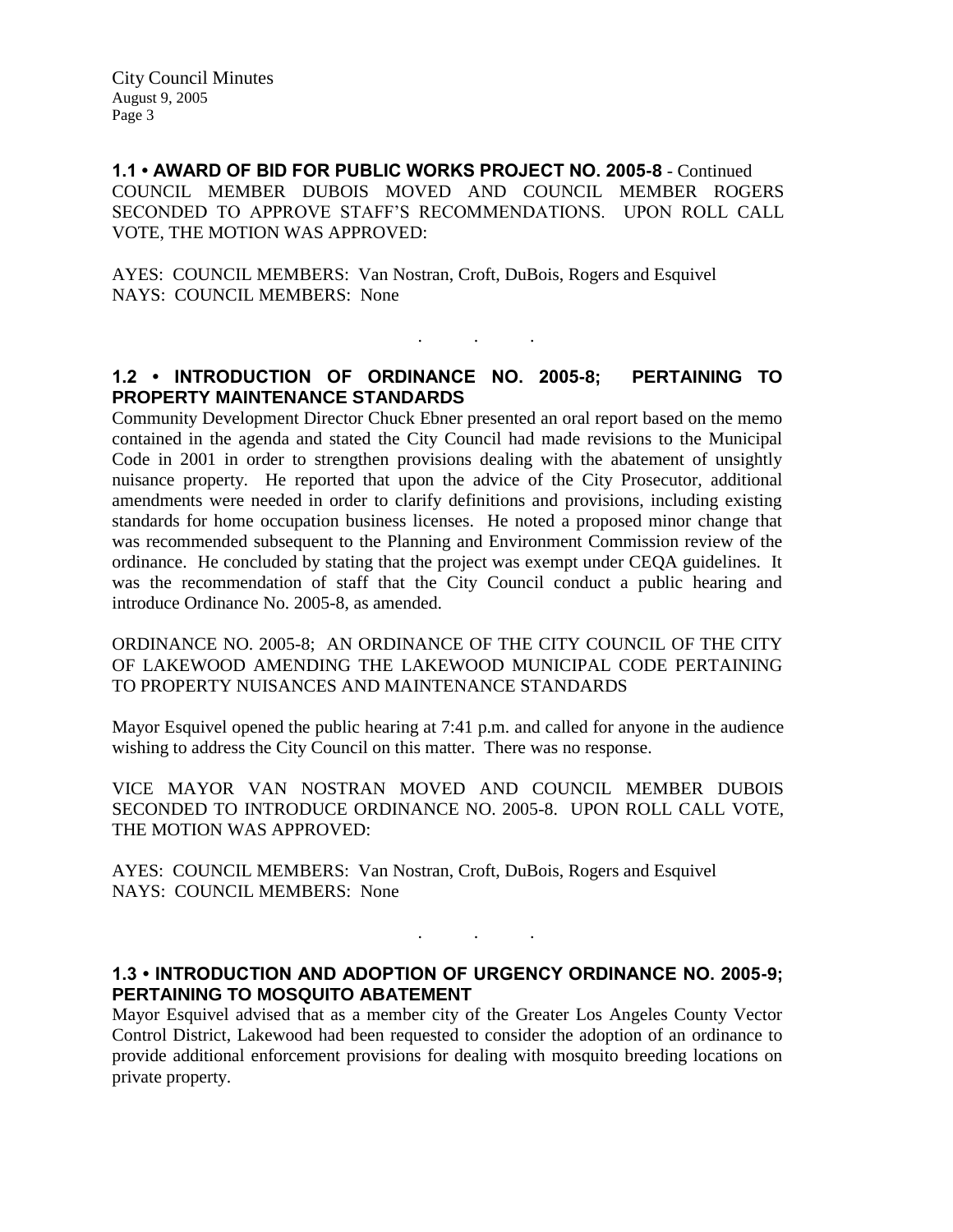# **1.3 • INTRODUCTION AND ADOPTION OF URGENCY ORDINANCE NO. 2005-9; PERTAINING TO MOSQUITO ABATEMENT** - Continued

Jack Hazelrigg, District Manager of the Greater Los Angeles County Vector Control District, stated that with the threat of West Nile virus facing Southern California, the District was asking all of its member cities to consider adopting the model ordinance to enhance abatement proceedings on private property.

City Attorney Steve Skolnik advised that the ordinance had been crafted as an urgency ordinance which set forth the facts demonstrating the need for the ordinance to take effect immediately.

ORDINANCE NO. 2005-9; AN ORDINANCE OF THE CITY COUNCIL OF THE CITY OF LAKEWOOD AMENDING ARTICLE 5 OF THE LAKEWOOD MUNICIPAL CODE TO PROVIDE FOR SUMMARY ABATEMENT OF MOSQUITO BREEDING SOURCES was read by title by the City Clerk.

COUNCIL MEMBER ROGERS MOVED AND VICE MAYOR VAN NOSTRAN SECONDED TO WAIVE FURTHER READING OF ORDINANCE NO. 2005-9. UPON ROLL CALL VOTE, THE MOTION WAS APPROVED:

AYES: COUNCIL MEMBERS: Van Nostran, Croft, DuBois, Rogers and Esquivel NAYS: COUNCIL MEMBERS: None

Mayor Esquivel opened the public hearing at 7:44 p.m. and called for anyone in the audience wishing to address the City Council on this matter. There was no response.

COUNCIL MEMBER ROGERS MOVED AND COUNCIL MEMBER DUBOIS SECONDED TO ADOPT ORDINANCE NO. 2005-9. UPON ROLL CALL VOTE, THE MOTION WAS APPROVED:

AYES: COUNCIL MEMBERS: Van Nostran, Croft, DuBois, Rogers and Esquivel NAYS: COUNCIL MEMBERS: None

# **3.1 • COOPERATIVE AGREEMENT WITH LA COUNTY FOR SEISMIC RETROFIT OF UNION PACIFIC RAILROAD BRIDGE OVER CHERRY AVENUE**

. . .

The Director of Public Works presented an oral report based on the memo contained in the agenda and stated L.A. County, as the lead agency, had agreed to provide engineering, bidding, award and construction management for a project to seismically retrofit the Cityowned, Union Pacific Railroad bridge over Cherry Avenue. She advised that the project would utilize Federal funds with the City providing a 20 percent match, at an estimated \$12,000. It was the recommendation of staff that the City Council authorize entering into an agreement with the County of Los Angeles to complete the project.